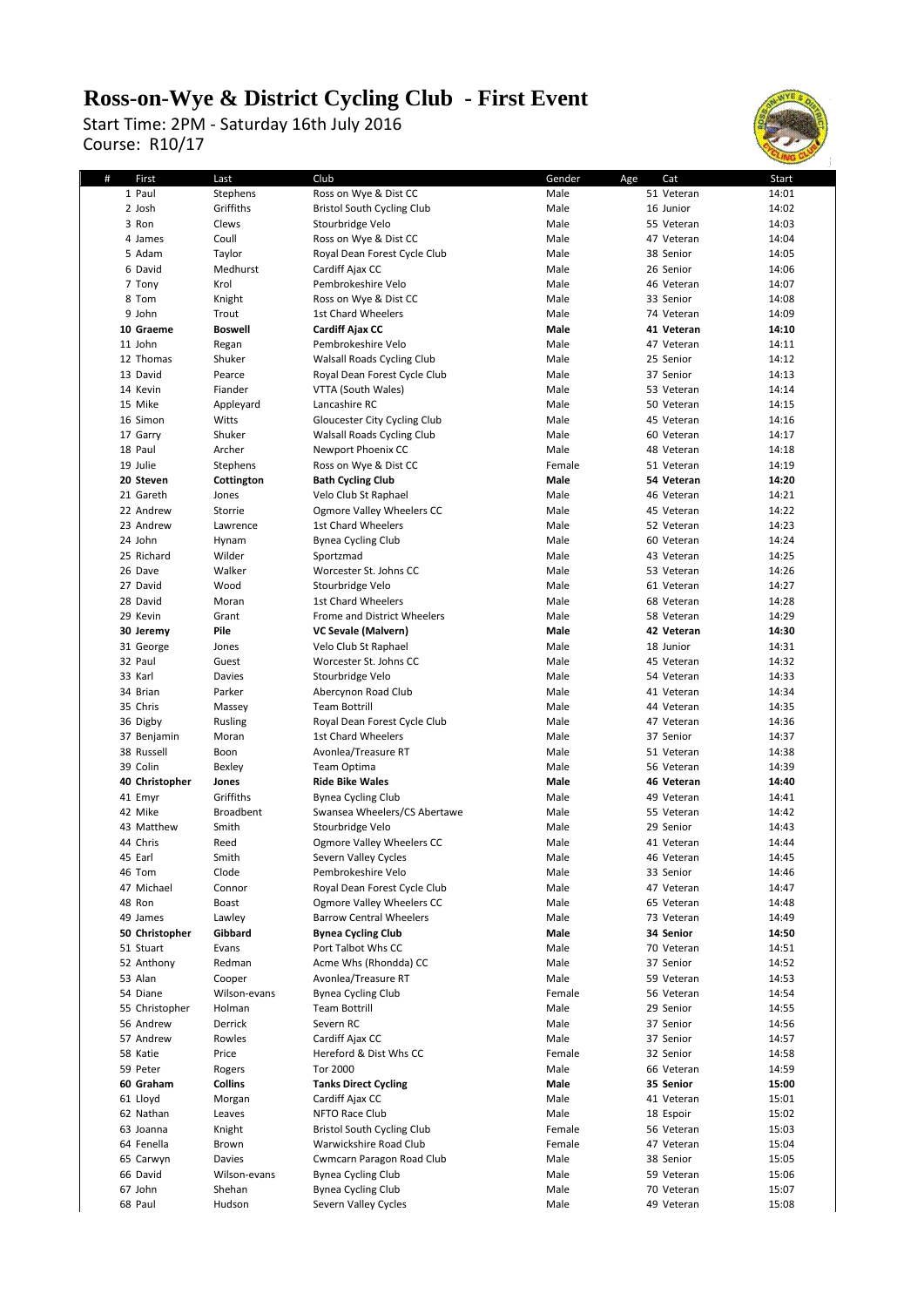## **Ross-on-Wye & District Cycling Club - First Event**

Course: R10/17 Start Time: 2PM - Saturday 16th July 2016



| # | First           | Last           | Club                                      | Gender<br>Age | Cat        | Start |
|---|-----------------|----------------|-------------------------------------------|---------------|------------|-------|
|   | 69 Stephen      | Williams       | Stourbridge CC                            | Male          | 69 Veteran | 15:09 |
|   | 70 Mark         | Woolford       | <b>Chippenham &amp; District Wheelers</b> | Male          | 50 Veteran | 15:10 |
|   | 71 Andrew       | Legge          | <b>Bristol South Cycling Club</b>         | Male          | 40 Veteran | 15:11 |
|   |                 |                |                                           |               |            |       |
|   | 72 Martin       | Waller         | Somerset Road Club                        | Male          | 59 Veteran | 15:12 |
|   | 73 Matthew      | Phillips       | <b>Bynea Cycling Club</b>                 | Male          | 29 Senior  | 15:13 |
|   | 74 Robin        | Fox            | Dursley Road Club                         | Male          | 58 Veteran | 15:14 |
|   | 75 Martin       | Lines          | Worcester St. Johns CC                    | Male          | 47 Veteran | 15:15 |
|   | 76 Daniel       | Kempe          | <b>Bristol South Cycling Club</b>         | Male          | 50 Veteran | 15:16 |
|   | 77 Richard      | Evershed       | Cheltenham & County Cycling Club          | Male          | 36 Senior  | 15:17 |
|   |                 |                |                                           |               |            |       |
|   | 78 Ed           | Hadley         | Hereford & Dist Whs CC                    | Male          | 60 Veteran | 15:18 |
|   | 79 Diane        | Hynam          | <b>Bynea Cycling Club</b>                 | Female        | 64 Veteran | 15:19 |
|   | 80 Lee          | Morgan         | <b>Team Bottrill</b>                      | Male          | 43 Veteran | 15:20 |
|   | 81 Nick         | Giles          | Wrexham RC                                | Male          | 57 Veteran | 15:21 |
|   | 82 Peter        | Ackroyd        | Cheltenham & County Cycling Club          | Male          | 58 Veteran | 15:22 |
|   | 83 Ashley       | Edwards        | Army Cycling Union                        | Male          | 35 Senior  | 15:23 |
|   | 84 Steven       | Macdonald      | <b>Bristol South Cycling Club</b>         | Male          | 43 Veteran | 15:24 |
|   |                 |                |                                           | Male          |            | 15:25 |
|   | 85 Tony         | Chapman        | Frome and District Wheelers               |               | 44 Veteran |       |
|   | 86 Nigel        | Jones          | Gloucester City Cycling Club              | Male          | 58 Veteran | 15:26 |
|   | 87 Jeffrey      | Rees           | Acme Whs (Rhondda) CC                     | Male          | 53 Veteran | 15:27 |
|   | 88 Craig        | Macdonald      | <b>Ogmore Valley Wheelers CC</b>          | Male          | 47 Veteran | 15:28 |
|   | 89 Owen         | Pocock         | CC Blaenau Gwent                          | Male          | 81 Veteran | 15:29 |
|   | 90 Alex         | Leek           | <b>Velo Club St Raphael</b>               | Male          | 29 Senior  | 15:30 |
|   | 91 Graeme       | Davis          | Dursley Road Club                         | Male          | 47 Veteran | 15:31 |
|   |                 |                |                                           |               |            |       |
|   | 92 Susan        | Shook          | <b>Bush Healthcare CRT</b>                | Female        | 58 Veteran | 15:32 |
|   | 93 Andrew       | Curley         | Warwickshire Road Club                    | Male          | 53 Veteran | 15:33 |
|   | 94 Jonathan     | Webb           | Gannet CC                                 | Male          | 45 Veteran | 15:34 |
|   | 95 Tom          | Bertenshaw     | Severn RC                                 | Male          | 36 Senior  | 15:35 |
|   | 96 Rick         | Johnston       | Northover VT / Rudy Project               | Male          | 65 Veteran | 15:36 |
|   | 97 Guy          | Evans          | Hereford & Dist Whs CC                    | Male          | 57 Veteran | 15:37 |
|   | 98 Justin       | <b>Barnett</b> | Worcester St. Johns CC                    | Male          | 46 Veteran | 15:38 |
|   | 99 Tom          | Arnold         | Milford Tritons Cycling Club              | Male          | 25 Senior  | 15:39 |
|   |                 |                |                                           |               |            |       |
|   | 100 Anthony     | Jones          | <b>Bynea Cycling Club</b>                 | Male          | 44 Veteran | 15:40 |
|   | 101 Chris       | Scawn          | Plymouth Corinthian CC                    | Male          | 65 Veteran | 15:41 |
|   | 102 Mark        | <b>Bradley</b> | <b>Bristol South Cycling Club</b>         | Male          | 51 Veteran | 15:42 |
|   | 103 Clare       | Greenwood      | <b>Bush Healthcare CRT</b>                | Female        | 57 Veteran | 15:43 |
|   | $104$ ray       | Perkins        | Clevedon & District Road Club             | Male          | 52 Veteran | 15:44 |
|   | 105 Andy        | Davies         | Cardiff Jif                               | Male          | 34 Senior  | 15:45 |
|   | 106 Edward      | Dursley        | Worcester St. Johns CC                    | Male          | 42 Veteran | 15:46 |
|   | 107 Andrew      | Hayward        | Cwmcarn Paragon Road Club                 | Male          | 44 Veteran | 15:47 |
|   |                 |                |                                           |               |            |       |
|   | 108 Stephen     | Landeg         | Ogmore Valley Wheelers CC                 | Male          | 62 Veteran | 15:48 |
|   | 109 Michael     | Williams       | Hereford & Dist Whs CC                    | Male          | 59 Veteran | 15:49 |
|   | 110 Paul        | Jones          | <b>Severn Valley Cycles</b>               | Male          | 39 Senior  | 15:50 |
|   | 111 Paul        | Lambert        | Chippenham & District Wheelers            | Male          | 50 Veteran | 15:51 |
|   | 112 John        | French         | Oxford City RC                            | Male          | 63 Veteran | 15:52 |
|   | 113 Andy        | Cole           | Frome and District Wheelers               | Male          | 66 Veteran | 15:53 |
|   |                 |                |                                           |               |            |       |
|   | 114 Krispin     | Gardiner       | Bristol Cycling Development Squad         | Male          | 16 Junior  | 15:54 |
|   | 115 Charles     | Zanettacci     | Cheltenham & County Cycling Club          | Male          | 53 Veteran | 15:55 |
|   | 116 Paul        | Cannon         | Porth & District CC                       | Male          | 64 Veteran | 15:56 |
|   | 117 Matt        | Heaman         | Severn Valley Cycles                      | Male          | 50 Veteran | 15:57 |
|   | 118 Nadine      | Cannon         | Acme Whs (Rhondda) CC                     | Female        | 36 Senior  | 15:58 |
|   | 119 Mark        | Knox           | Gannet CC                                 | Male          | 42 Veteran | 15:59 |
|   | 120 David       | Woodhouse      | G.S. Henley                               | Male          | 37 Senior  | 16:00 |
|   | 121 Julian      | Harper         | Revo Racing                               | Male          | 47 Veteran | 16:01 |
|   |                 |                |                                           |               |            |       |
|   | 122 lain        | Cade           | <b>Bath Cycling Club</b>                  | Male          | 36 Senior  | 16:02 |
|   | 123 Chris       | Ward           | Team Echelon - Rotor                      | Male          | 61 Veteran | 16:03 |
|   | $124$ lan       | Liddiatt       | <b>Cardiff Triathletes</b>                | Male          | 47 Veteran | 16:04 |
|   | 125 Ben         | Phillips       | <b>Bynea Cycling Club</b>                 | Male          | 27 Senior  | 16:05 |
|   | 126 Rob         | Jones          | Cardiff Ajax CC                           | Male          | 39 Senior  | 16:06 |
|   | 127 Andrea      | Parish         | Camel Valley C & TC                       | Female        | 48 Veteran | 16:07 |
|   | 128 Ollie       | Morgan         | Worcester St. Johns CC                    | Male          | 16 Junior  | 16:08 |
|   | 129 Stephen     | Taylor         | Team NBCC                                 | Male          | 50 Veteran | 16:09 |
|   |                 |                |                                           |               |            |       |
|   | 130 Tom         | Ward           | <b>Team Echelon - Rotor</b>               | Male          | 21 Espoir  | 16:10 |
|   | 131 Rod         | Hicks          | Port Talbot Whs CC                        | Male          | 51 Veteran | 16:11 |
|   | 132 Vincent     | Douglas        | Gloucester City Cycling Club              | Male          | 46 Veteran | 16:12 |
|   | 133 Robert      | Andrewartha    | Dursley Road Club                         | Male          | 60 Veteran | 16:13 |
|   | 134 Christopher | Huxley         | <b>Stratford Cycling Club</b>             | Male          | 53 Veteran | 16:14 |
|   | 135 Simon       | Garrett        | Worcester St. Johns CC                    | Male          | 42 Veteran | 16:15 |
|   | 136 Paul        | Milner         | Worcester St. Johns CC                    | Male          | 46 Veteran | 16:16 |
|   |                 |                |                                           |               |            |       |